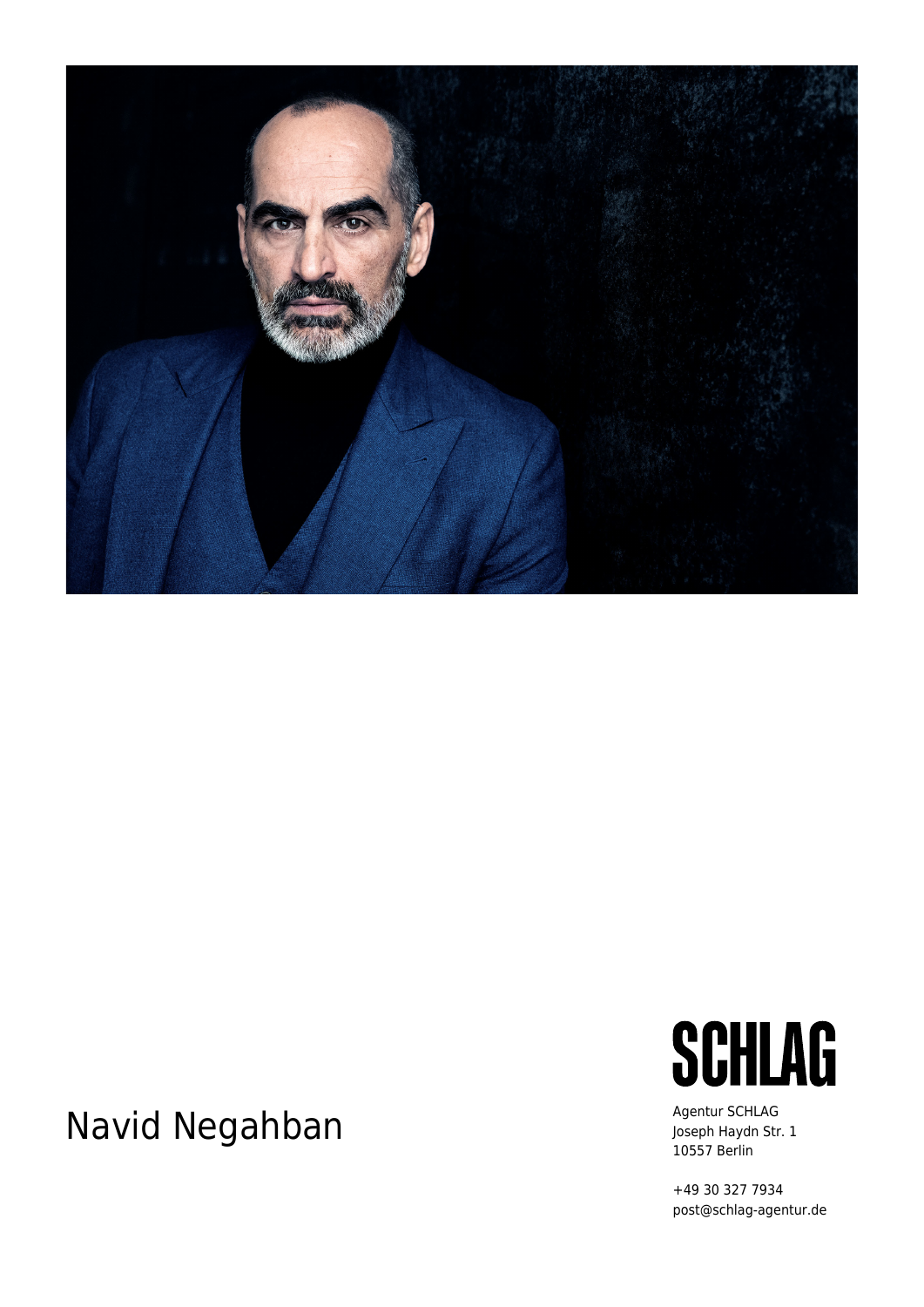## Navid Negahban

Filmographie

- 2022 THE CLEANING LADY (TV-Serie), Regie: diverse, Amore & Vita Productions, FOX
- 2021 DARK CORNERS (Kinofilm), Regie: Richard Parry, Secret Channel Films
- 2021 THE OLD MAN (Mini-Serie), Regie: Jon Watts, Zetna Fuentes, Jet Wilkinson, Fox 21 Television Studios, FX Network
- 2021 THE FIRST GOODBYE (Kurzfilm), Regie: Ali Mashayekhi, Landed Entertainments See
- 2020 TEHERAN (8 FILME) (TV-Serie), Regie: Daniel Syrkin, Donna Productions, Donna and Shula Productions, Paper Plane Productions, Shula Spiegel Productions, Apple TV+
- 2020 CASTLEVANIA (10 FILME) (TV-Serie), Regie: Sam Deats, Adam Deats, Frederator Studios, Mua Film, Netflix, Powerhouse Animation Studios, Project 51 Productions, Shankar Animation, Netflix
- 2019 LONDON ARABIA (Kurzfilm), Regie: Daniel Jewel, Daniel Jewel Film
- 2019 THE DIVORCE (Kurzfilm), Regie: Lindsy Campbell, ElDeCa Productions, Romany Road Pictures, VueQ Teleproductions
- 2019 ALADDIN (Kinofilm), Regie: Guy Ritchie, Walt Disney Pictures
- 2019 IN FULL BLOOM (Kinofilm), Regie: Reza Ghassemi, Adam VillaSenor, Cinesia Pictures

2019– LEGION (19 FILME) (TV-Serie), Regie: Noah Hawley, Marvel Television, FX Network 2017

2019– GOD FRIENDED ME (2 FILME) (TV-Serie), Regie: Marcos Siega, Darren Grant, 2018 Berlanti Productions, CBS

2018 THE TEAM (8 FILME) (TV-Serie), Regie: Jannik Johansen, Network Movie, ZDF

2018 OPERATION: 12 STRONG (Kinofilm), Regie: Nicolai Fuglsig, Alcon Entertainment

2018 SAAT DES TERRORS (TV-Movie), Regie: Daniel Harrich, DIWA Film, ARD

2017 OSPREY (TV-Movie), Regie: Wayne Slaten, Digital Republic Entertainment

2017 LASS ES, LARRY! (TV-Serie), Regie: Larry David, HBO, HBO

2017 CARVING A LIFE (TV-Movie), Regie: Terry Ross, Life In Reels Productions, Amazon

Agent: Anne Sarah Schönemann +49 (0) 30 32 77 93 62 schoenemann@schlagagentur.de

Disponent: Vivian Steinfath +49 (0) 30 32 77 93 51 steinfath@schlag-agentur.de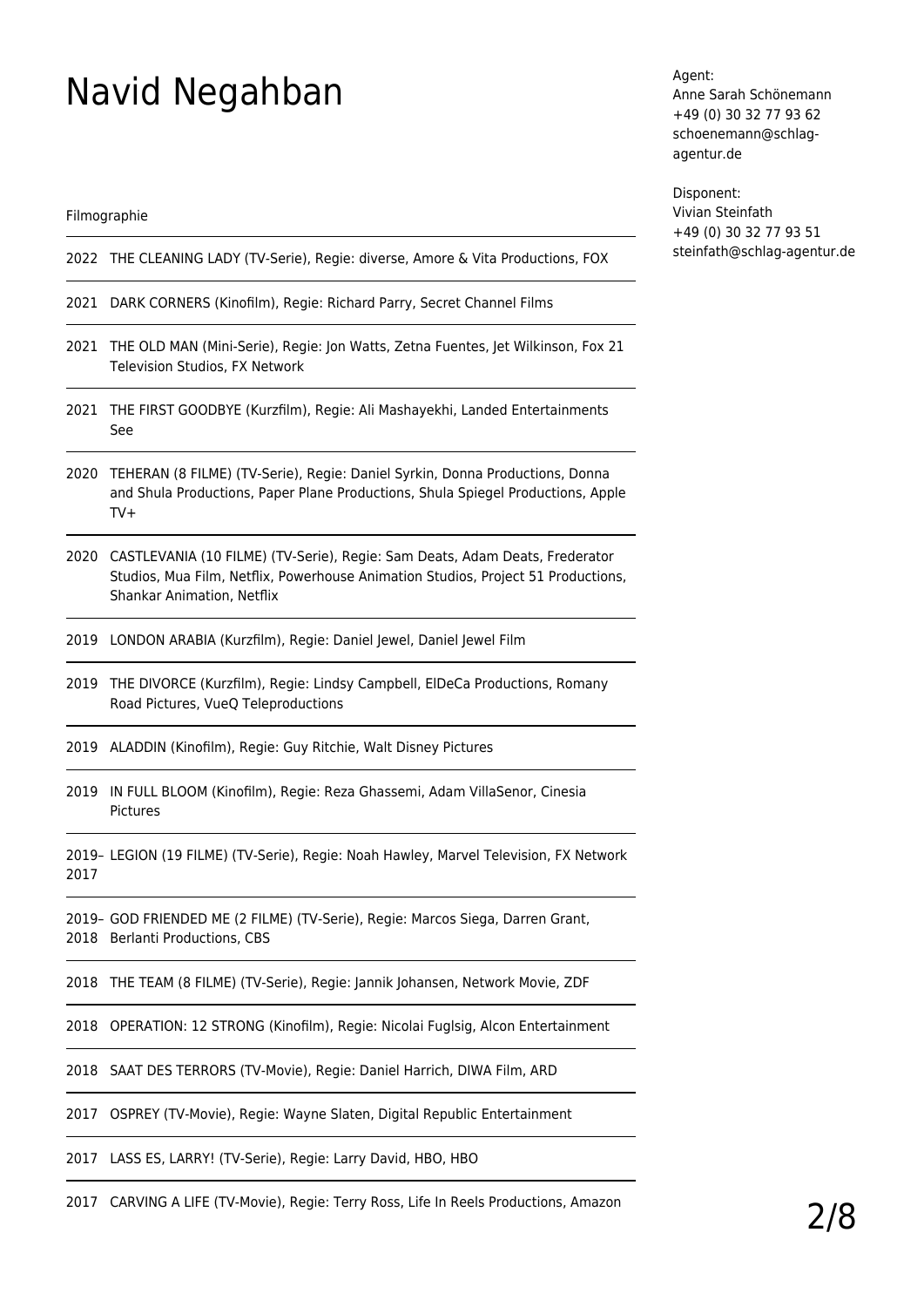- SAND CASTLE (Spielfilm), Regie: Fernando Coimbra, The Mark Gordon Company, Netflix
- DAMASCUS COVER (Kinofilm), Regie: Daniel Zelik Berk, Cover Films
- THE GOLDEN GOOSE (Kurzfilm), Regie: Asif Mian
- PRICE FOR FREEDOM (Kinofilm), Regie: Dylan Bank, Justice for All Productions
- AMERICAN ASSASSIN (Kinofilm), Regie: Michael Cuesta, CBS Films
- FEUER IM KOPF (Kinofilm), Regie: Gerard Barrett, Denver and Delilah Productions
- WINDOW HORSES (ANIMATIONSFILM) (Kinofilm), Regie: Ann Marie Fleming, Line 21 Media
- JIMMY VESTVOOD: AMERIKAN HERO (Kinofilm), Regie: Jonathan Kesselman, Soul Mining Productions
- MISTRESSES (6 FILME) (TV-Serie), Regie: John Scott, Good Talk., ABC
- THE CATCH (2 FILME) (TV-Serie), Regie: John Scott, Rob Greenlea, Shondaland, ABC
- SNIPER: GHOST SHOOTER (TV-Movie), Regie: Don Michael Paul, Destination Films, **RTL**
- DAY ONE (Kurzfilm), Regie: Henry Hughes, Skywalker Sound
- SCORPION FORGET ME NOTS (TV-Serie), Regie: Jann Turner, Blackjack Productions, CBS
- BABA JOON (Kinofilm), Regie: Yuval Delshad, Metro Communications
- THE MESSENGERS (5 FILME) (TV-Serie), Regie: Eoghan O'Donnell, Thunder Road Pictures, CBS
- 2015– LAW & ORDER: NEW YORK (2 FILME) (TV-Serie), Regie: Holly Dale, Yelena Lanskaya, Wolf Films, NBC
- VEEP: DIE VIZEPRÄSIDENTIN (1 FILM) (TV-Serie), Regie: Armando Iannucci, Dundee Productions, HBO
- TATORT FEIGHEIT DES LÖWEN (TV-Movie), Regie: Marvin Kren, Cinecentrum, ARD
- 51 (Kurzfilm), Regie: John Stephen Baltazar, MENA CineFinance
- AMERICAN SNIPER (Kinofilm), Regie: Clint Eastwood, Village Roadshow Pictures
- VALIANT (Kurzfilm), Regie: Robin Phillips, R.G.Pictures
- THE MENTALIST -THE GOLDEN HAMMER (TV-Serie), Regie: James Hayman, Primrose Hill Productions, CBS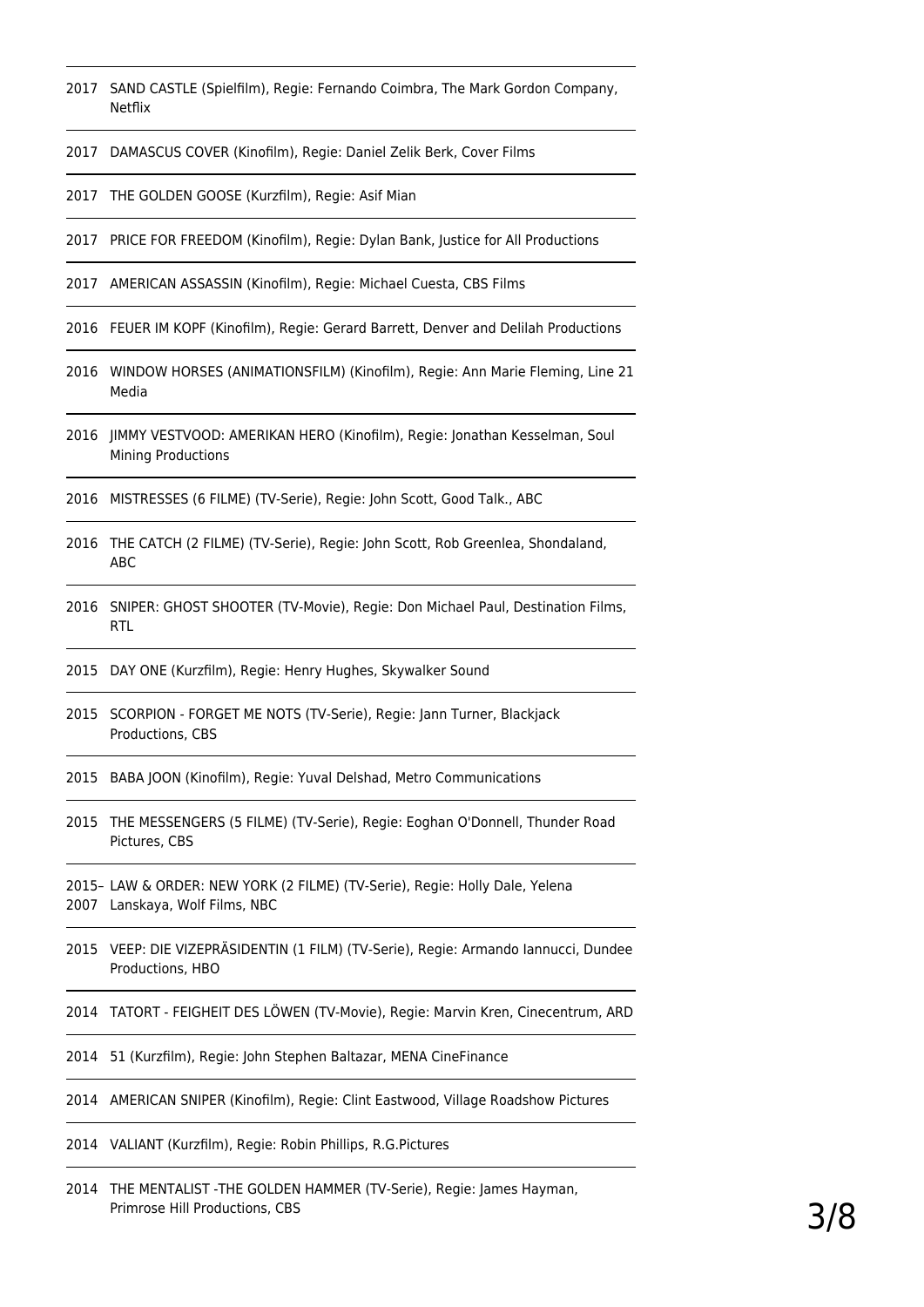- PERSON OF INTEREST -PANOPTICON (TV-Serie), Regie: Richard J. Lewis, Kilter Films, CBS
- WORDS & PICTURES (Kinofilm), Regie: Fred Schepisi, Latitude Productions
- THE MOMENT (Kinofilm), Regie: Jane Weinstock, Momentous Development
- CASH FOR GOLD (Kurzfilm), Regie: Robert Enriquez, MyMotherCallsMeBetty Prods
- HOW TO BE A TERRORIST: IN HOLLYWOOD WITH ABU NAZIR (Kurzfilm), Regie: EN Director:, Funny or Die
- CSI: NEW YORK SETH AND APEP (TV-Serie), Regie: Eric Laneuville, Jerry Bruckheimer Television, CBS
- THE POWER OF FEW (Kinofilm), Regie: Leone Marucci, Steelyard Pictures
- ARROW LEAGUE OF ASSASSINS (TV-Serie), Regie: Wendey Stanzler, Berlanti Television, The CW
- 2013– HOMELAND (20 FILME) (TV-Serie), Regie: Lesli Linka Glatter, Michael Cuesta, Daniel Attias u.a., Teakwood Lane Productions, Showtime
- THE GAME I LOVE LUKE... AHH! (TV-Serie), Regie: Mary Lou Belli, BET Networks/Viacom, Viacom
- LITTLE BROTHER (Kurzfilm), Regie: Gautam Pinto, Cyrus Saidi, Frameblender
- M NOWRUZ (Kurzfilm), Regie: Afshin Javadi, Maya Film Factory
- TO THE MOON (Kurzfilm), Regie: Damian Harris, Mahtab Entertainment
- ATLAS SHRUGGED: PART I (Kinofilm), Regie: EN Director:, Atlas Productions
- COVERT AFFAIRS WHAT'S THE FREQUENCY, KENNETH? (TV-Serie), Regie: Omar Madha, Corman & Ord, Really
- GONAH KARDAM (Kurzfilm), Regie: Gabriela Tollman
- SAMI'S COCK (Kurzfilm), Regie: George Larkin
- HEAL (Kurzfilm), Regie: Mian Adnan Ahmad, M.A.A.K Pictures
- DARK BLUE PERSONAL EFFECTS (TV-Serie), Regie: Danny Cannon, Warner Home Video
- CSI: MIAMI DISHONOR (TV-Serie), Regie: Sam Hill, Jerry Bruckheimer Television, CBS
- 2010– 24: TWENTY FOUR (9 FILME) (TV-Serie), Regie: Jon Cassar, Brad Turner, Milan Cheylov u.a., Imagine Entertainment, Fox Network
- NAVY CIS: L.A. SPECIAL DELIVERY (TV-Serie), Regie: Tony Wharmby, Shane Brennan Productions, CBS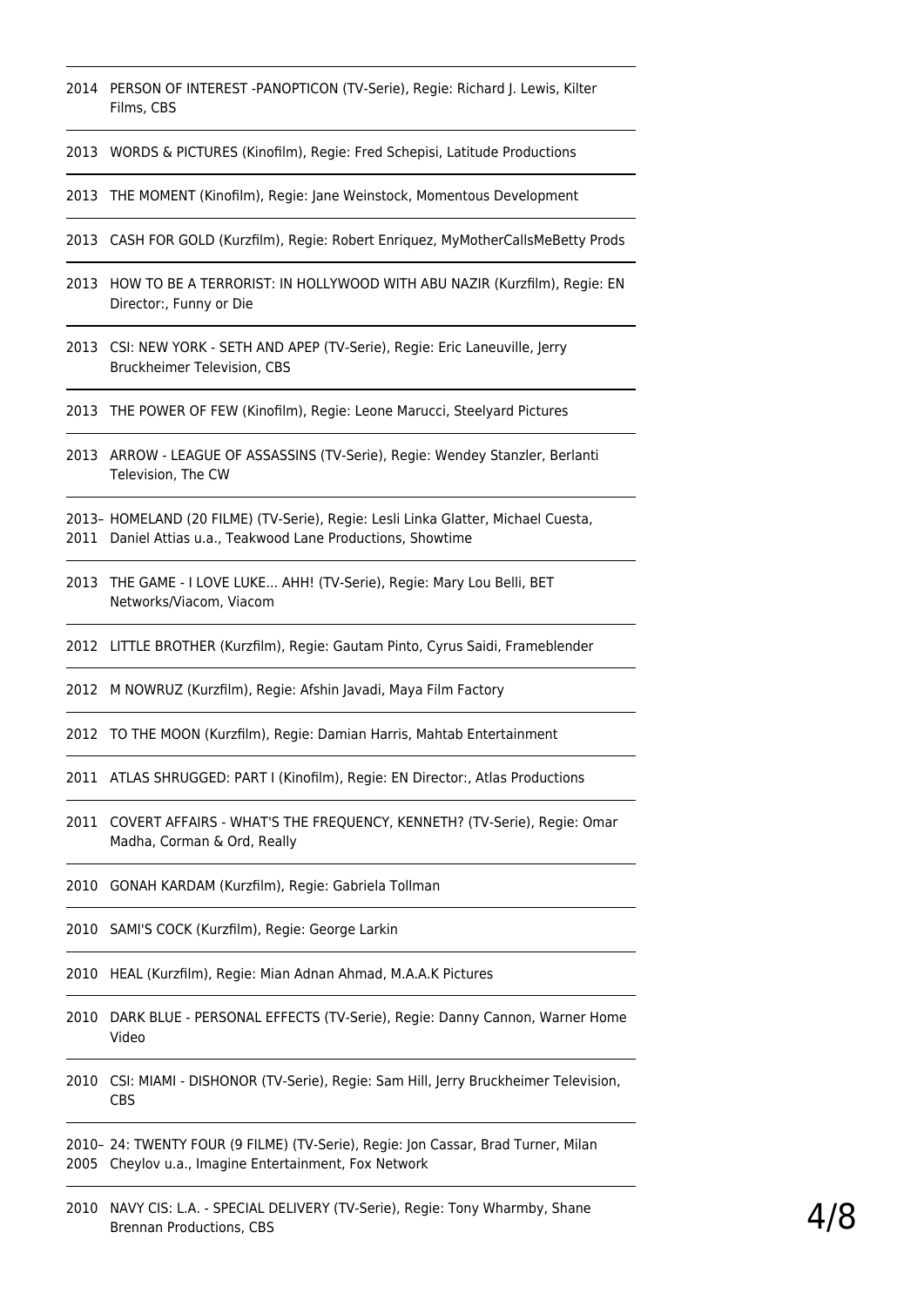- THE WHOLE TRUTH TRUE CONFESSIONS (TV-Serie), Regie: Eagle Egilsson, Jerry Bruckheimer Television, ABC
- THE AMBASSADOR'S WIFE (Kurzfilm), Regie: Sara Akhteh
- LIBERATION (Kurzfilm), Regie: Michael Younesi
- FLOORED AND LIFTED MATTHEW ... (SERIE) (Kurzfilm), Regie: Alex Feldman, On the River Entertainment
- BROTHERS (Kinofilm), Regie: Jim Sheridan, Lionsgate
- FIASCO (Kurzfilm), Regie: Nadia Hamzeh, Chapman University
- CONFLICT ZONE (Kurzfilm), Regie: Tony Urgo
- STELLINA BLUE (Kinofilm), Regie: Gabriel Scott, Fly High Films
- WORDS AND DEEDS (TV-Movie), Regie: Jared Chandler, Combat Film Productions
- COUNTERING EXTREMISM (TV-Movie), Regie: Jared Chandler, Combat Film Productions
- POWDER BLUE AM ENDE BLEIBT LIEBE (Kinofilm), Regie: Timothy Linh Bui, Blue Snow Productions
- DEAD AIR (TV-Movie), Regie: Corbin Bernsen, Team Cherokee Productions
- DIPLOMACY (Kurzfilm), Regie: Jon Goldman, Skunk Creek Productions
- FRINGE: GRENZFÄLLE DES FBI FRACTURE (TV-Serie), Regie: Bryan Spicer, Bad Robot, Pro 7
- THE STONING OF SORAYA M. (Kinofilm), Regie: Cyrus Nowrasteh, Roadside Attractions
- DJINN (Kinofilm), Regie: Shahin Sean Solimon, Giant Flick Films
- SHARK (TV-Serie), Regie: Adam Davidson, Imagine Television, CBS
- RICHARD III (TV-Movie), Regie: Scott Anderson
- NAVY CIS ICEMAN (TV-Serie), Regie: Thomas J. Wright, Belisarius Productions, CBS
- DER KRIEG DES CHARLIE WILSON (Kinofilm), Regie: Mike Nichols, Universal Pictures
- PASSING THROUGH (Kurzfilm), Regie: Greg Durbin, Consor Pictures
- KEMO SABE (Kurzfilm), Regie: Rana Kazkaz
- MOONLIGHT FEVER (TV-Serie), Regie: Frederick E.O. Toye, Silver Pictures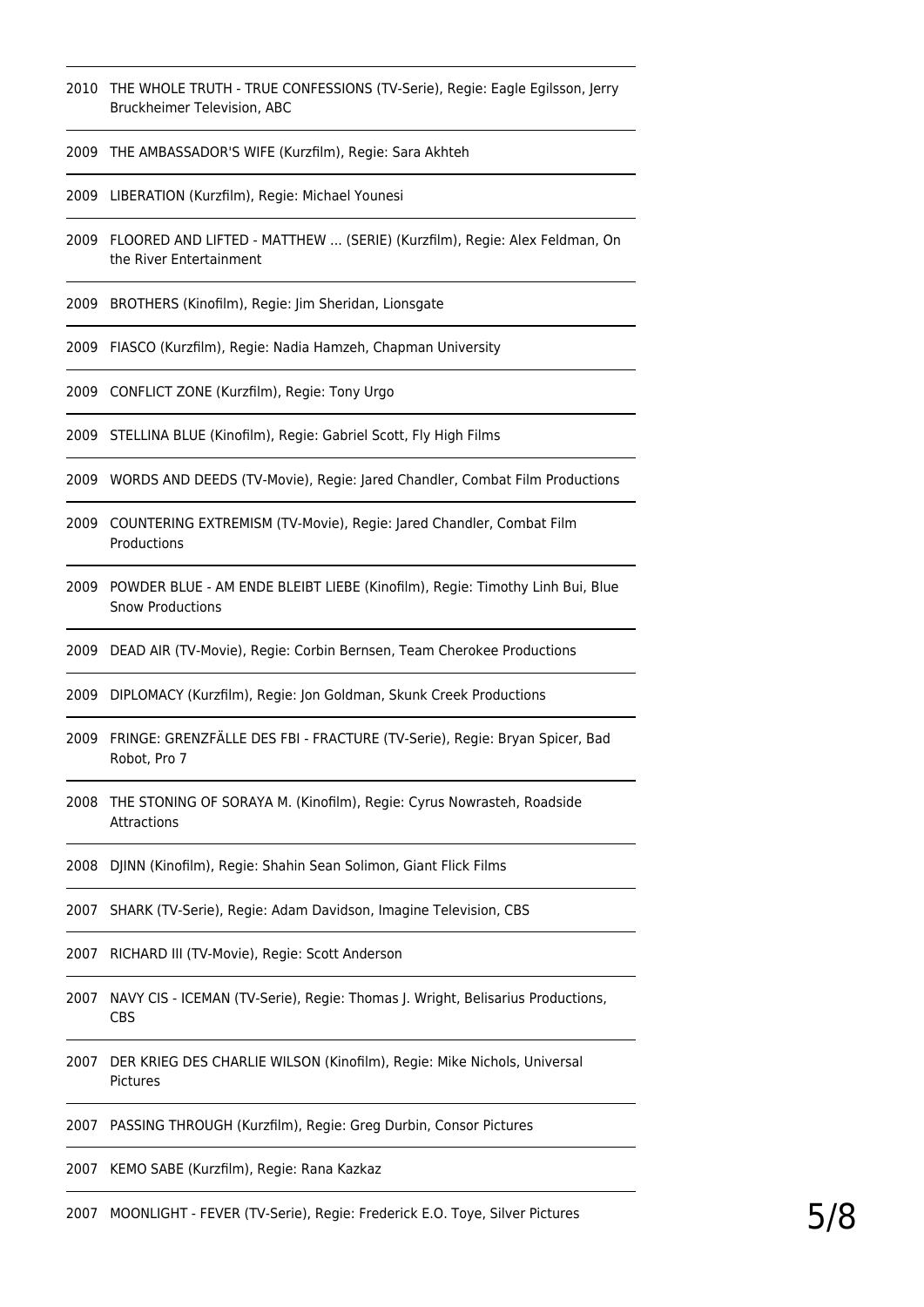- 2007 MURDER 101 IF WISHES WERE HORSES (TV-Serie), Regie: EN Director:, RHI Entertainment, Moviemax Family
- 2007 WAKING DREAMS (TV-Movie), Regie: Deepika Daggubati, Dreamland Film
- 2006 LAW & ORDER FEAR AMERICA (TV-Serie), Regie: Constantine Makris, Wolf Films, NBC
- 2006 THE CLOSER (2 FILME) (TV-Serie), Regie: Michael M. Robin, The Shephard/Robin Company, TNT
- 2006 BROKEN (Kinofilm), Regie: Alan White, Walk on the Beach Productions
- 2006 DUE (Kurzfilm), Regie: John Sparano, CineSalento
- 2006 CLEAR CUT, SIMPLE (Kurzfilm), Regie: Vineet Dewan, University of Southern California
- 2006 THE PATH TO 9/11 WEGE DES TERRORS (2 FILME) (Mini-Serie), Regie: David L. Cunningham, Marc Platt Productions, Touchstone Television
- 2006 ALIAS: DIE AGENTIN (TV-Serie), Regie: Ken Olin, Touchstone Television, ABC
- 2006 CRIMINAL MINDS SECRETS AND LIES (TV-Serie), Regie: Matt Earl Beesley, The Mark Gordon Company, CBS
- 2006 WITHOUT A TRACE MORE THAN THIS (TV-Serie), Regie: Timothy Busfield, Jerry Bruckheimer Television, CBS
- 2006 THE UNIT EINE FRAGE DER EHRE SECURIT (TV-Serie), Regie: David Mamet, David Mamet Chicago, CBS
- 2006 LAS VEGAS LYLE & SUBSTANCE (TV-Serie), Regie: Félix Enríquez Alcalá, Gary Scott Thompson Productions, NBC
- 2006 SLEEPER CELL FAITH (TV-Serie), Regie: Guy Ferland, Cardboard Guru Productions, Showtime, RTL 2
- 2006 THE CHRISTMAS TREE (Kurzfilm), Regie: Najla Zaidi, Lonely Seal Releasing
- 2005 HIGH SCHOOL CONFIDENTIAL DER TEUFEL TRÄGT MINIROCK (Kinofilm), Regie: Marcos Siega, Darren Grant, REN-Mar Studios
- 2005 REVENGE OF THE GIANT MUMMY (TV-Movie), Regie: Kevin VanHook, The Fallen Ones Inc., The Sci-Fi Channel
- 2005 OVER THERE WEAPONS OF MASS DESTRUCTION (TV-Serie), Regie: Jesse Bochco, Steven Bochco Productions
- 2004 SOULGAIN (TV-Movie), Regie: William Thomas Jones, Blues Productions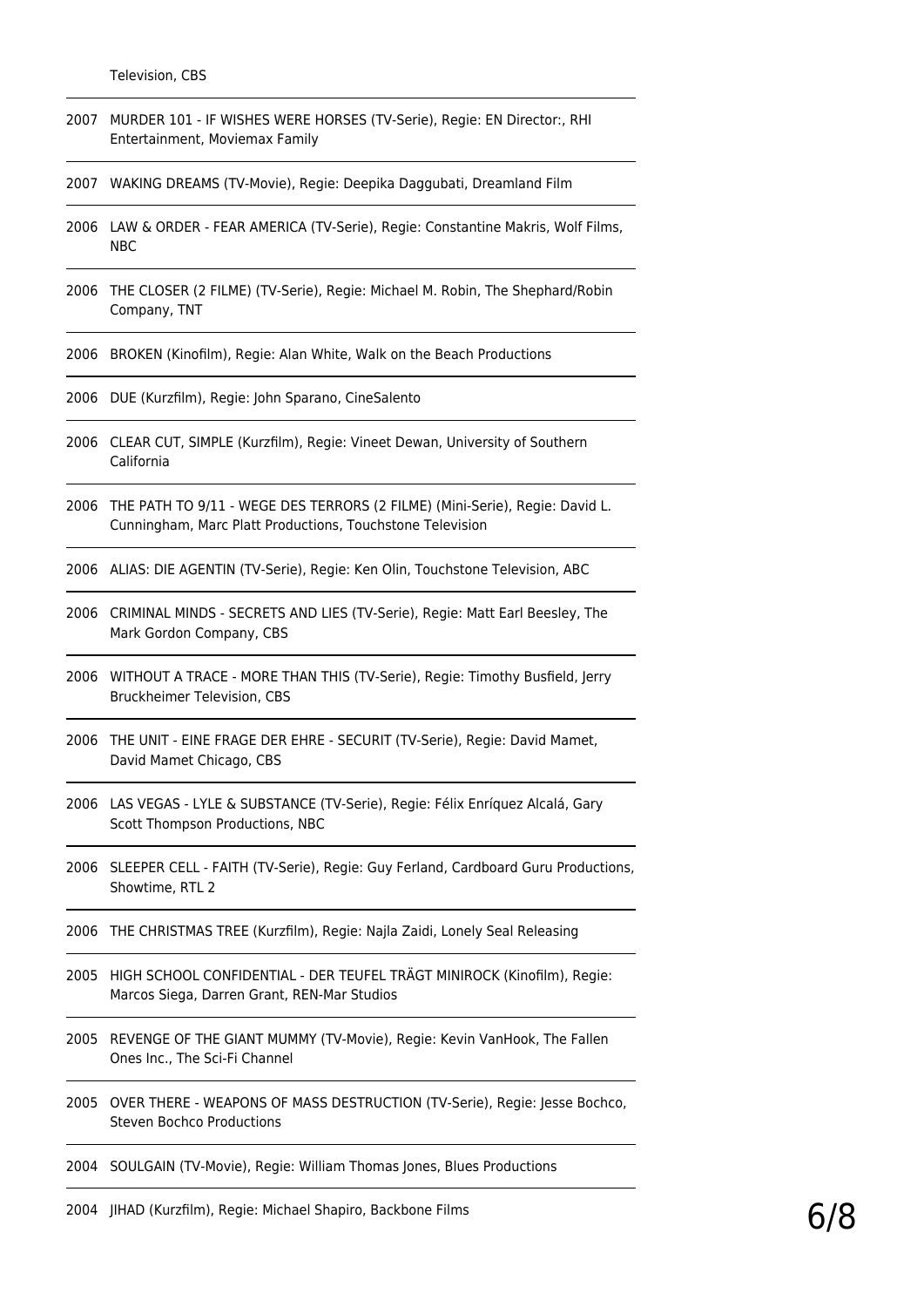- 2004 NO SECOND THOUGHTS (Kurzfilm), Regie: Steven Hensley, The Moviemakers' Connection Inc.
- 2004 THREAT MATRIX ALARMSTUFE ROT STOCHASTIC VARIABLE (TV-Serie), Regie: Dan Lerner, Jeff Margolis Productions, ABC
- 2004 LOST SOLITARY (TV-Serie), Regie: Greg Yaitanes, Bad Robot, ABC
- 2004 THE WEST WING: IM ZENTRUM DER MACHT MEMORIAL DAY (TV-Serie), Regie: Christopher Misiano, John Wells Productions, Fox Network
- 2004 HOMELAND SECURITY (TV-Movie), Regie: Daniel Sackheim, Craftsman Films, NBC
- 2004 CELESTE AND THE CITY (TV-Movie), Regie: Larry Shaw, Bonnie Raskin Productions, ABC
- 2004 EVERYBODY AND THEIR MOTHER WANTS TO WRITE AND DIRECT (Kurzfilm), Regie: Lontih Khatami
- 2004 THE FLORIST (Kurzfilm), Regie: Ladan Yalzadeh, American Film Institute
- 2003 THE AGENCY IM FADENKREUZ DER C.I.A. (2 FILME) (TV-Serie), Regie: J. Miller Tobin, Radiant Productions, CBS
- 2003 POLIZEIBERICHT LOS ANGELES (TV-Serie), Regie: Kevin Dowling, Wolf Films, NBC
- 2003 WAR STORIES (TV-Movie), Regie: Robert Singer, Peter Noah Productions, NBC
- 2003 THE SHIELD: GESETZ DER GEWALT DEAD SOLDIERS (TV-Serie), Regie: John Badham, MiddKid Productions, FX Network
- 2003 J.A.G. IM AUFTRAG DER EHRE SHIFTING SANDS (TV-Serie), Regie: Jeannot Szwarc, Belisarius Productions, CBS
- 2003 SAVING JESSICA LYNCH (TV-Movie), Regie: Peter Markle, Daniel L. Paulson Productions, NBC
- 2002 WOMAN ON FIRE (TV-Movie), Regie: Zia Mojabi, Koochak Productions LLC

2000 BOUNDARIES (Kurzfilm), Regie: Greg Durbin, Parallax Films

2000 INVISIBLE MAN - DER UNSICHTBARE - RALPH (TV-Serie), Regie: Adam Nimoy

## Hörbuch/CD

- 2020 Call of Duty: Black Ops Cold War (Video game: Stimme), Produktion: Treyarch, Verlag: McGowan Soundworks, Regie: Corky Lehmkuhl
- 2016 1979 Revolution: Black Friday (Videogame: Stimme), Produktion: iNK Stories, Regie: Navid Khonsari
- 2012 Spec Ops: The Line (Videogame: Stimme), Produktion: Yager Development, Verlag: 2K Games, Regie: Francois Coulon, Cory Davis